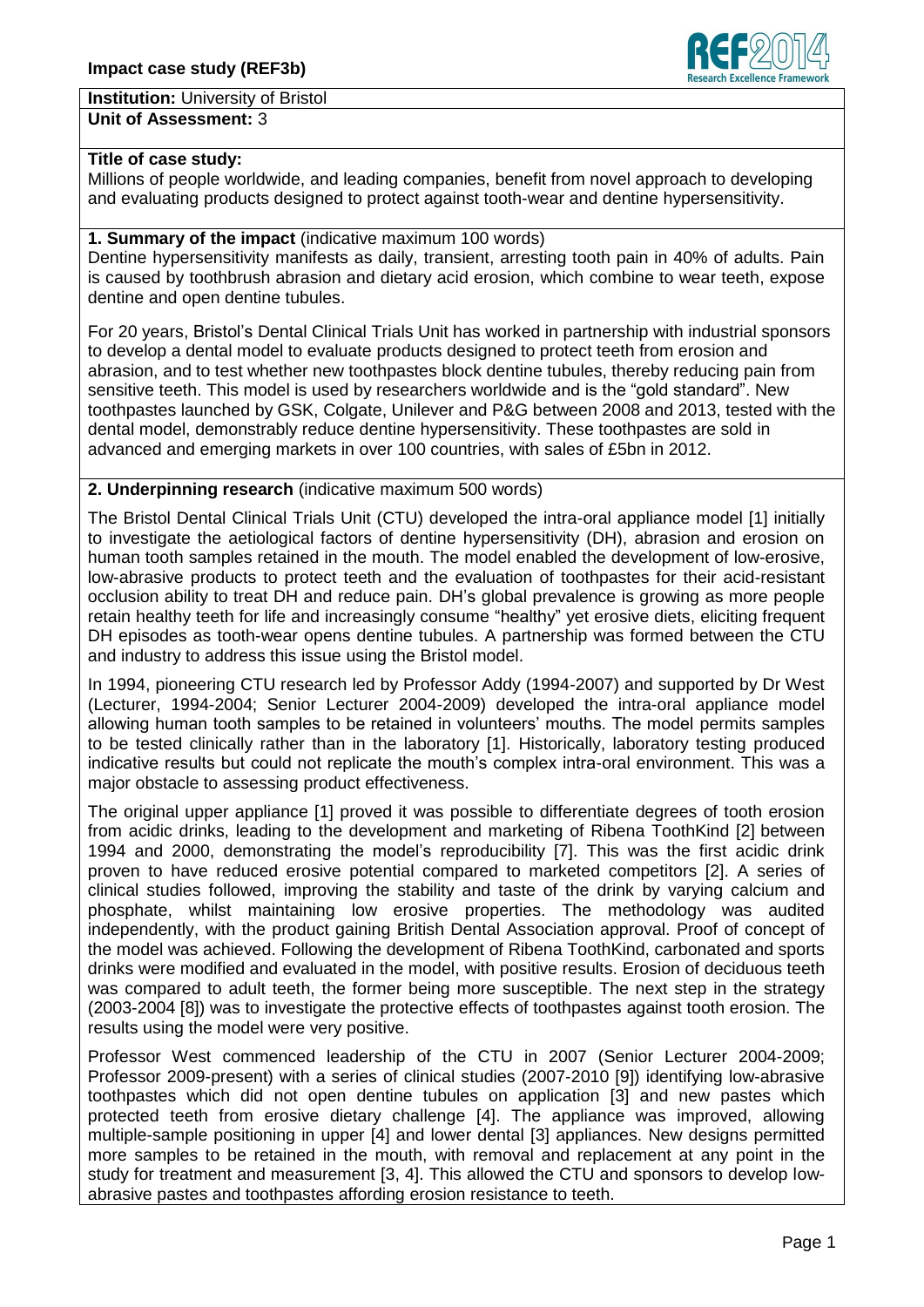

A further research programme led by Professor West using the dental model in clinical studies (2009-2012 [10]), developed and confirmed new desensitising toothpastes which blocked open dentine tubules more effectively than control toothpastes [5]. Following the success of toothpaste occlusion technologies using the dental model [5], these desensitising toothpaste products were subsequently evaluated in randomised control trials and gave immediate and prolonged pain relief from DH [6].

**3. References to the research** (indicative maximum of six references) **OUTPUTS**

- [1] West, N., Maxwell, A., Hughes, J., Parker, D., Newcombe, R. & Addy, M. (1998) ['A method to](http://www.ncbi.nlm.nih.gov/pubmed/9611938)  [measure clinical erosion: the effect of orange juice consumption on erosion of enamel',](http://www.ncbi.nlm.nih.gov/pubmed/9611938) *Journal of Dentistry*, 26 (4): 329-335. [http://dx.doi.org/10.1016/S0300-5712\(97\)00025-0](http://dx.doi.org/10.1016/S0300-5712(97)00025-0)
- [2] Hughes, J., West, N., Parker, D., Newcombe, R. & Addy, M. (1999) ['Development and](http://www.ncbi.nlm.nih.gov/pubmed/10377609)  [evaluation of a low erosive blackcurrant juice drink](http://www.ncbi.nlm.nih.gov/pubmed/10377609) 3. Final drink and concentrate, formulae [comparisons in situ and overview of the concept',](http://www.ncbi.nlm.nih.gov/pubmed/10377609) *Journal of Dentistry,* 27 (5): 345-350.\* [http://dx.doi.org/10.1016/S0300-5712\(98\)00068-2](http://dx.doi.org/10.1016/S0300-5712(98)00068-2)**.**
- [3] Macdonald, E., North, A., Maggio, B., Sufi, F., Mason, S., Moore, C., Addy, M. & West, N. (2010) 'Clinical study investigating abrasive effects of three toothpastes and water in an in situ model', *Journal of Dentistry,* 38 (6): 509-516. [http://dx.doi.org/10.1016/j.jdent.2010.03.007.](http://dx.doi.org/10.1016/j.jdent.2010.03.007)
- [4] Hooper, S., Newcombe, R., Faller, R., Eversole, S., Addy, M. & West, N. (2007) 'The protective effects of toothpaste against erosion by orange juice: Studies in situ and in vitro', *Journal of Dentistry*, 35 (6): 476-481.\*<http://dx.doi.org/10.1016/j.jdent.2007.01.003> Listed in REF2
- [5] Seong, J., Macdonald, E., Newcombe, R., Davies, M., Jones, S., Johnson, S. & West, N. (2013) 'In situ randomised trial to investigate the occluding properties of two desensitising toothpastes on dentine after subsequent acid challenge', *Clinical Oral Investigations,* 17 (1): 195-203.\* [http://dx.doi.org/10.1007/s00784-012-0683-7.](http://dx.doi.org/10.1007/s00784-012-0683-7)
- [6] West, N., Newcombe, R., Hughes, N., Mason, S., Maggio, B., Sufi, F. & Claydon, N. (2013) 'A 3-day randomised clinical study investigating the efficacy of two toothpastes, designed to occlude dentine tubules, for the treatment of dentine hypersensitivity', *Journal of Dentistry***,** 41 (2): 187-194.<http://dx.doi.org/10.1016/j.jdent.2012.11.007> Listed in REF2

# **GRANTS**

- [7] Addy and West (1996-1999) *Erosion by soft acidic drinks programme*, GlaxoSmithKline, £231,500.
- [8] Addy and West (2003) *Protective effects of toothpaste on tooth erosion*, Procter & Gamble, £67,000.
- [9] West and Addy (2005-2009) *Protective effects of toothpaste on teeth exposed to toothwear,* GlaxoSmithKline, £842,377.
- [10] West (2009-2012) *Occlusion of dentine tubules programme,* GlaxoSmithKline, £909,020.

**4. Details of the impact** (indicative maximum 750 words)

# **Link between research and impact**

The CTU model was the first intra-oral model to measure tooth-wear [1], with development and refinement [2, 3, 4, 5] revolutionising research methodologies on reduction of tooth-wear, and the first to measure intra-oral tubule occlusion. In 2010, world dental leaders were invited to a DH symposium in Geneva, with the consensus being that in situ erosion models with an intra-oral acidic challenge are the ideal [a]. Unilever commented that "the CTU developed an intra-oral appliance retaining human tooth tissue which was a breakthrough novel technology in this area" [b].

This research has enabled new desensitising toothpastes with proven efficacy in DH pain reduction to be licensed. GlaxoSmithKline (Rapid Relief, Repair and Protect, Pronamel) [c], Procter and Gamble (Oral B Pro Expert/Health) [d] and Colgate Palmolive (Pro Relief) launched products between 2008 and 2012, having tested toothpastes using the intra-oral model. The Bristol methodology has helped to protect teeth from tooth-wear and reduce pain from DH worldwide.

### **Nature and extent of the impact**

Since the introduction of the model [1], it has been employed by many research groups worldwide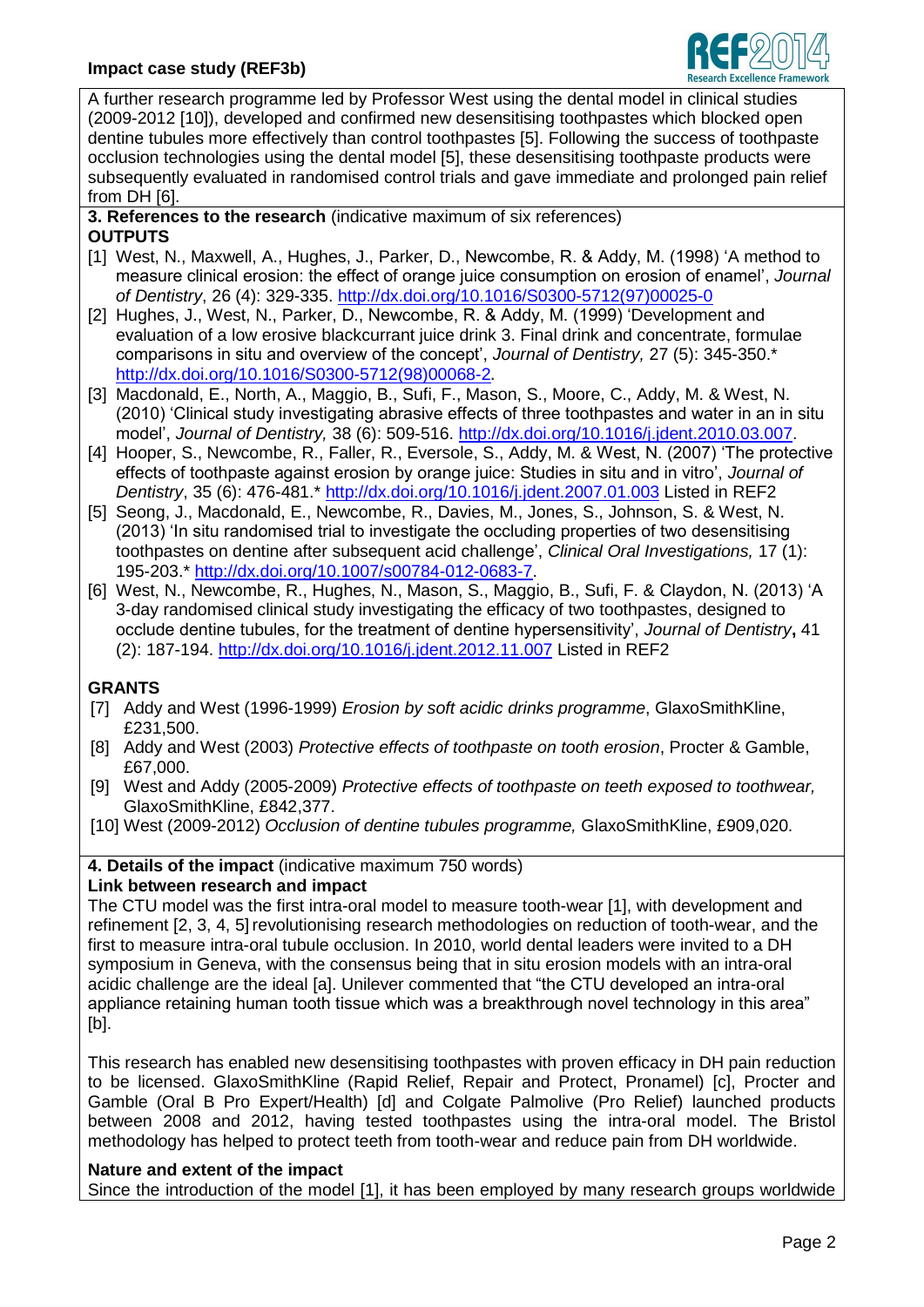

[e, f] and has had a huge impact on the evaluation of products for tooth-wear and tubule occlusion. The model permits products that are effective in the laboratory to be tested in real-world conditions to determine whether the theoretical results translate into real effects. Best-practice product-testing now consists of laboratory testing, clinical testing using the model and randomised control trial human pain studies, correlating methodologies to strengthen the significance of the observed results [5, 6].

Photographs of teeth showing occluded dentine tubules, taken following research using the model, feature in promotional and educational guidance for the public and dental professionals, as well as in sponsor' in-house training. Television advertisements use graphics illustrating occluded tubules to explain the physical effect of the toothpastes and pain reduction. The sponsor companies use this literature worldwide.

Professor West was invited to speak at 22 international symposia on DH between 2007 and 2013 for GSK (18 symposia [c]), P&G and Colgate-Palmolive and is on advisory groups for GSK [c] and P&G. She was a keynote speaker at the launch of desensitising toothpastes developed using the CTU intra-oral model for Repair and Protect and Rapid Relief (GSK), Pro-Relief (Colgate) and Oral B Pro Expert (P&G).

### **Industrial development benefits of the impact**

Researchers now have the ability to develop products quickly and test them in a reliable and consistent way to show dentine tubule occlusion. The model has been adopted globally and used by sponsors such as GSK [c], P&G [d], Colgate and Unilever [b] at international research sites. GSK comments that "following this methodological development and understanding, the Bristol Clinical Trials Unit intra-oral appliance for in situ clinical trials, is now routinely used to assess the ability of toothpastes to block open dentine tubules" [c]. Professor West has been influential in changing industrial practice in product development, resulting in the recent successful launch and high global sales of desensitising toothpastes, affecting millions of people worldwide [b, c, d, g, h, i]. In Europe, over 40% of the population experience tooth-wear and DH [j]. These new toothpastes address this problem.

### **Commercial benefits of the impact to industry**

Research on DH using the model, has underpinned science-led global marketing with high sales of Sensodyne toothpastes for GSK (Rapid Relief, Pronamel and Repair and Protect) to relieve DH pain [c]. GSK desensitising toothpastes are available in over 100 countries with a turnover in 2011/ 2012 of £1.7bn, making relief from sensitive teeth available to a global population [c, g, h]. GSK has recently relaunched Ribena ToothKind as Ribena Light, with low-erosive drinks sales worth £1bn in 2011. Sensodyne Rapid Relief was launched in 2010 and Sensodyne Repair & Protect in 2011. The latter has attracted almost 2.3m households and is worth £15.7m of the UK sensitivetoothpaste market [h]. It achieved a 4% share of the total toothpaste market and became the number one selling toothpaste in the first 16 weeks of sales [h]. Sensodyne product sales rose by 16% in 2011 and 13% in 2012, with strong growth in emerging markets such as Africa, China and India. Similarly, Lucozade and Ribena sales were up by 10% in 2011 [g]. In 2012, Sensodyne Repair and Protect became GSK's first billion-dollar brand [g]. Repair & Protect was awarded Product of The Year for 2013. Product of the Year is the world's largest independent, consumervoted award for product innovation [h].

Similarly, the CTU's work with P&G (2007-2010) led to the marketing of an occluding product, Oral B Pro Expert/Health – a desensitising paste with the ability to protect tooth tissue from erosive acid challenge and block dentine tubules [d, i]. P&G have the second-leading brand in desensitising toothpaste, with a 20% share of the market, again benefiting millions of people worldwide [d,i].

**5. Sources to corroborate the impact** (indicative maximum of 10 references)

[a] Shellis RP, ed. *Methodology and Models in Erosion Research Workshop*, Zürich, April 2010. Caries Research 2011; Supplement Issue: Vol. 45, Supplement 1. 45-46. [http://content.karger.com/ProdukteDB/produkte.asp?Aktion=Ausgabe&Ausgabe=255064&Prod](http://content.karger.com/ProdukteDB/produkte.asp?Aktion=Ausgabe&Ausgabe=255064&ProduktNr=224219) [uktNr=224219](http://content.karger.com/ProdukteDB/produkte.asp?Aktion=Ausgabe&Ausgabe=255064&ProduktNr=224219). Caries Res 2011;45(suppl 1):45–46 (DOI:10.1159/000325971) *This Supplement contains review articles reporting the consensus of the 2010 Dental Erosion methodology workshop, confirming the intra-oral appliance described in this impact statement*